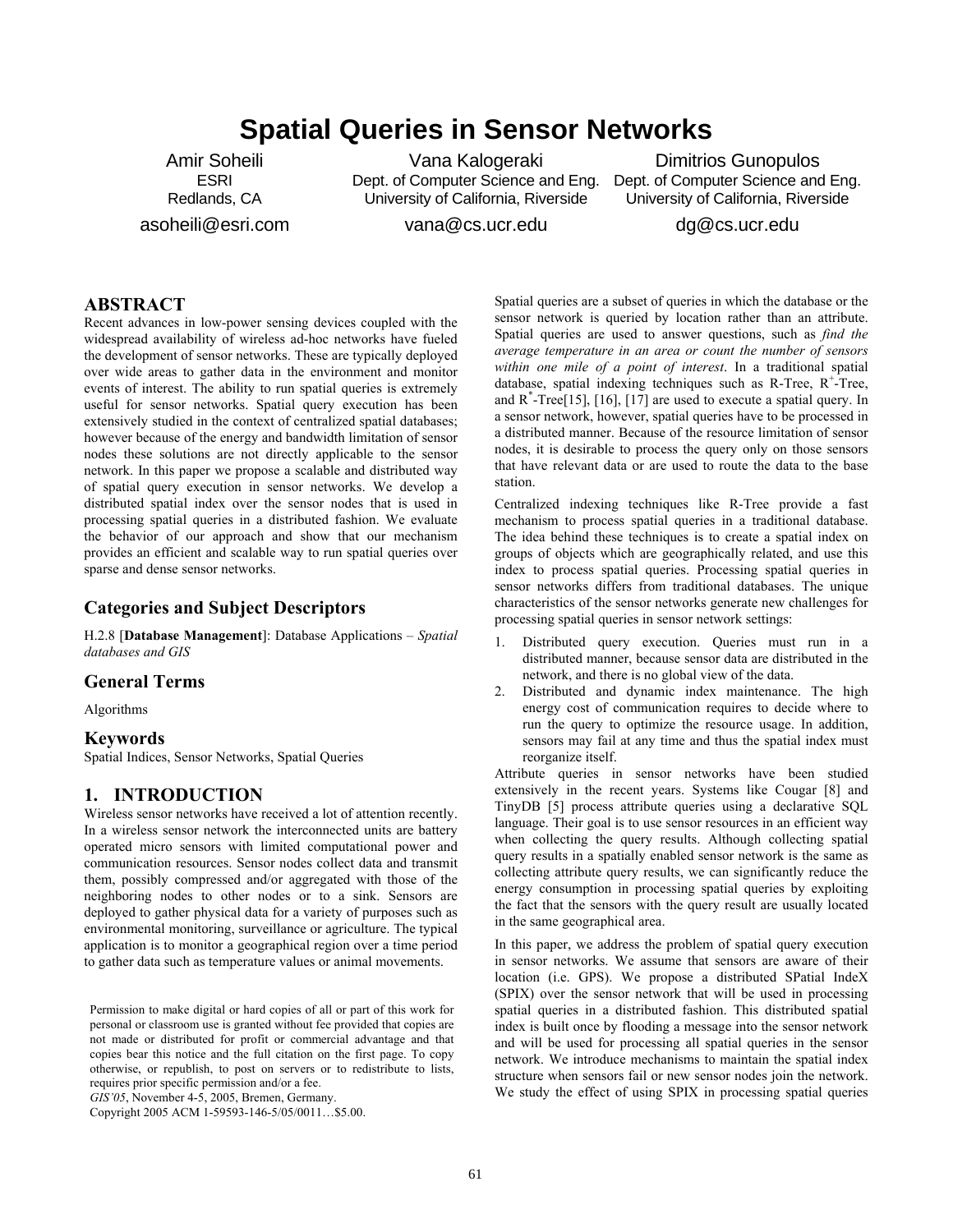and perform an extensive set of experiments to illustrate the efficiency, scalability and performance of our approach.

Our contributions in this paper are listed as follows:

- We propose SPIX, a distributed spatial index structure over the sensor network, which is maintained by the sensors to efficiently evaluate spatial queries.
- We present a distributed way of constructing and maintaining the spatial index in the sensor network.
- We present a distributed way of optimizing the spatial index to reduce energy consumption of the system for spatial queries.
- We perform extensive experiments on this spatial index structure in Cartesian and Polar coordinates, in sparse and dense sensor networks. Our results demonstrate the efficiency, scalability and performance of our techniques in processing spatial queries.

The rest of the paper is organized as follows. Section 2 reviews related existing work. Section 3 introduces spatial queries over the sensor networks and section 4 proposes the spatial index structure. We propose techniques for building SPIX in section 5 and present methods for maintaining and optimizing the index structure in section 6. We present detailed experimental result in section 7. Finally we conclude and discuss future direction of this work in section 8.

## **2. RELATED WORK**

Spatial query processing has been studied extensively in centralized systems. R-Tree [15] is one of the most popular spatial index structures that has been proposed. In R-Tree each spatial data object is represented by a Minimum Bounding Rectangle which is used to store the leaf node entries in the form of (*Ptr*, *rect*) where *Ptr* is a pointer to the object in the database and *rect* is the MBR of the object. Non-leaf nodes store an MBR that covers all the MBRs in the children nodes. Variants of the R-Tree structure such as R+Tree [17] and R\*Tree [16] have also been proposed. However, due to energy and computing power limitations of sensor nodes, computationally sophisticated approaches like the R-Tree or its distributed variants [10], [11], [12] are not directly applicable to the sensor networks environment.

Range queries have also been studied in dynamic [23] and largescale environments [2], [4], [19]. However because of the resource limitation of the sensors, building a centralized index, a distributed index or a super-peer network to facilitate executing queries is not practical in a sensor network. Ferhatosmanoglu et al [3] have proposed peer-tree, a distributed R-Tree method using peer-to-peer techniques in which they partition the sensor network into hierarchical rectangle shaped clusters. Similar to R-Tree, their techniques implement joins/splits of clusters when the number of items (sensor nodes) in the cluster satisfies certain criteria. Peer-tree is a novel structure. The authors have shown how to use the peer-tree structure to answer Nearest Neighbor queries. In [3], the peer-tree is created bottom up by grouping together nodes that are close to each other. Each group of nodes selects a representative, which acts as the parent of this group of nodes, and these representatives are in turn grouped together at the next level. As a result, the connections between parents and children become progressively longer, and there is no way to guarantee that they can be implemented as single hops in the sensor network unless we make the assumption that the nodes' transition range is in the order of the dimensions of the sensor field. We note however that such long transmission ranges would have large energy costs. Our technique, on the other hand, operates in a top down fashion when constructing the hierarchy, and guarantees that each parent to child connection is only one hop away.

Other techniques have been proposed to reduce energy usage in sensor networks. LEACH [9] proposes an energy adaptive efficient clustering to distribute energy load evenly among the sensors in the network. Hu et al [6] present a proactive caching scheme for mobile environment. Their idea is to create an index (R-Tree) and a cache from the spatial query results and use the cached records to reduce the size of the subsequent spatial query area. The cache and the index are stored in the mobile base station. These techniques reduce the size of the queried area and the number of requests that need to be sent to the sensor network, thus saving energy and increasing the lifetime of the sensor network. Unlike the above approaches, we design our spatial index in a way that it can be applied to sensor networks with limited resources for processing spatial queries.

Many routing protocols have been proposed to route a packet to a specific location in the sensor network. Direct Diffusion [1] forwards the request based on the sender's interest such as location. Geographic based routing [20], [21] use geographic coordinates to route queries to a specific sensor. Unlike the general routing protocols, we focus on running spatial queries that query the sensor network for sensors in a specific area. In our approach we build a distributed spatial index over the sensor network that at the same time reduces energy consumption in disseminating and processing spatial queries.

Several attribute-based query processors have been developed for sensor networks. Madden et al [5], [7] have proposed an Acquisitional Query Processor (ACQP) that executes attribute queries over a sensor network. ACQP builds a semantic routing tree (SRT) that is conceptually an attribute index on the network. It stores a single one-dimensional interval representing the range values beneath each of its children in each node. Every time a query arrives at a node s, s checks to see if any child's value overlaps the query range. If so, it prepares and forwards the query. SRT provides an efficient way for disseminating queries and collecting query results over constant attributes. Unlike the semantic routing tree, SPIX stores a two dimensional minimum bounding area (MBA) in each sensor node, which covers each of its children minimum bounding areas. SPIX manages the minimum bounding areas to obtain better performance in spatial query execution while saving sensor resources.

The proposed work is a decentralized approach of executing spatial queries in a sensor network, without any assumptions of the capabilities of the sensor nodes. We focus on processing spatial queries in a sensor network and propose a protocol that reduces the network energy consumption in processing spatial queries.

## **3. SPATIAL QUERIES OVER A SENSOR NETWORK**

A spatial query in a sensor network is a function  $F \{v_i \mid s_i \in R\}$ , where a sensor i has a value  $v_i \in R$ , and a location  $s_i \in R^2$  (the values are real numbers and the locations are x, y coordinates). F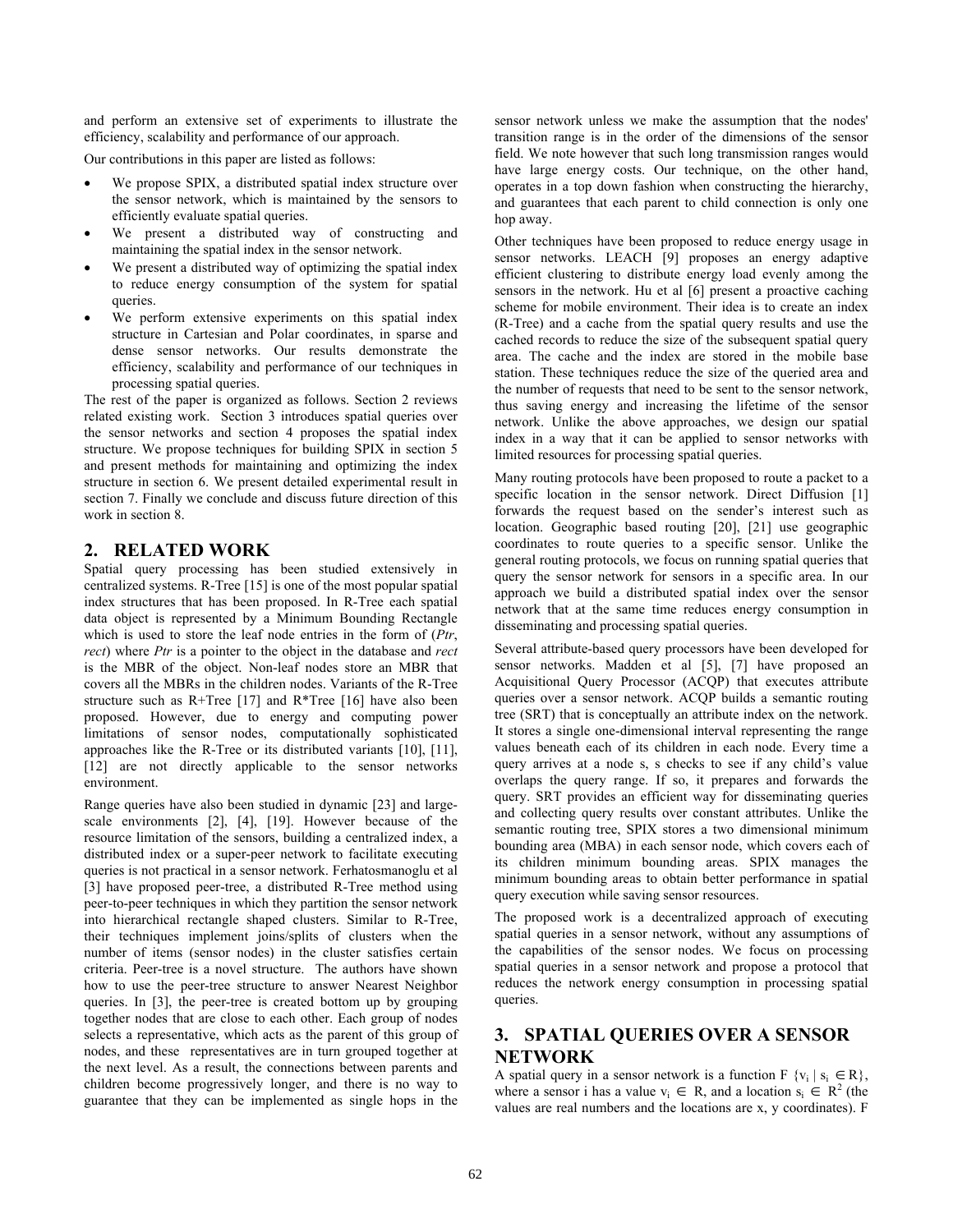can be an aggregate, such as SUM, MAX, MIN, AVG, applied to a set of values, and R is a range of the form [a, b]x[c, d], (a, b, c, d  $\in$  R, that is, a, b, c, d, are real numbers, a  $\leq$  b, c  $\leq$  d) and a sensor is in the area when its x coordinate is between a and b and its y coordinate is between c and d. The techniques we propose can be used for other hierarchically decomposable functions. Alternative ways to define ranges (such as the intersection of arbitrarily oriented halfspaces) are also possible. It allows finding and/or aggregating attributes of sensors located within a defined area of interest such as a window, circle, polygon or trace. More specifically we are interested in spatial range queries that have one or more spatial constraint that represents the area of interest. A spatial query has one or more spatial constraint which represents the area of interest. Let q be the area of interest. Sensor s located at position p satisfies the spatial query constraint if p is inside q.

Spatial queries are used to answer questions such as "*what is the average temperature in the region R?*". Spatial query processors typically execute spatial queries in two steps; a coarse grained search to find sensors in the minimum bounding rectangle of the area of interest and a fine grained search to filter out sensors that do not satisfy the spatial constraint. Therefore, unlike traditional attribute queries, spatial queries require that the sensor network understands more complex data types like points and polygons. Operations on these types are more complex when compared to operations on simple types.

In a spatial database, a spatial index [15], [16] will be used to identify nodes that intersect the minimum bounding rectangle (MBR) of the area of interest. These nodes will then be filtered out if they do not satisfy the spatial constraint.

In a sensor network, sensors may join or fail at any time and the base station may not be aware of the location of all sensors at all times, so the base station may not be able to create a complete spatial index of the currently active sensors in the network.

In this paper we introduce a distributed spatial index (SPIX) over the sensor network that will be used in processing spatial queries in a distributed fashion, while reducing the complexity of spatial query processing. The spatial query processor running on each sensor uses this index structure to:

- 1. Bound the branches that do not lead to any result.
- 2. Find a path to the sensors that might have a result.
- 3. Aggregate the data in the sensor network to reduce the number of packets transferred and save energy.

We describe the structure and operation of SPIX in the next section.

## **4. SPIX INDEX STRUCTURE**

In this section we describe SPIX, a distributed index structure that allows each sensor to efficiently determine if any of the sensors need to participate in a given spatial query. SPIX is an index structure built on top of a sensor network, which essentially forms a routing tree that is optimized for processing spatial queries in sensor networks.

SPIX imposes a hierarchical structure in the network. We assume that spatial queries will always be disseminated into the sensor network from a base station. The base station is responsible for preparing the query, submitting it into the sensor network and

getting the result back. The spatial query will be disseminated into the routing tree and the result will be sent back to the root (base station). When a sensor receives the query, it must decide if the query applies locally and/or needs to be submitted to one of its children in the routing tree. A query applies locally if there is a non-zero probability that the sensor produces a result for the query.

Each sensor node in SPIX maintains a minimum bounded area (MBA), which covers itself and the nodes below it. When a node receives a spatial query, it intersects the query area to its MBA. If the intersection is not empty, it applies the query and forwards the request to its children. Clearly, sensors with smaller MBAs have a higher chance to determine if the query applies to them and/or the sensors below them accurately and therefore save more energy in processing spatial queries.

SPIX exploits two models for creating a routing tree, Rectangle Model and Angular Model. In the rectangular model, the MBA is the minimum bounded rectangle (MBR) that covers the node and all nodes below it. In the Angular model, the MBA is the minimum bounded pie represented by start/end radius and start/end angles. Our goal is to minimize the MBA area and MBA perimeter in SPIX to reduce energy consumption in the sensor network. We experiment with two models, rectangular and angular model. Angular model is more effective when the base station query the sensor network based on the distance between base station and the sensors. Rectangular model is more effective in other cases.

A sample SPIX tree for a sensor network with 400 sensors, randomly distributed in a field of size 200x200 is shown in Figure 1.



**Figure 1, SPIX tree, 400 sensors, 200x200 (Perimeter/Rectangle)** 

In the sensor network we assume that the sensors are static and aware of their location. We assume that the sensors may fail from the network at any time. Spatial queries are always submitted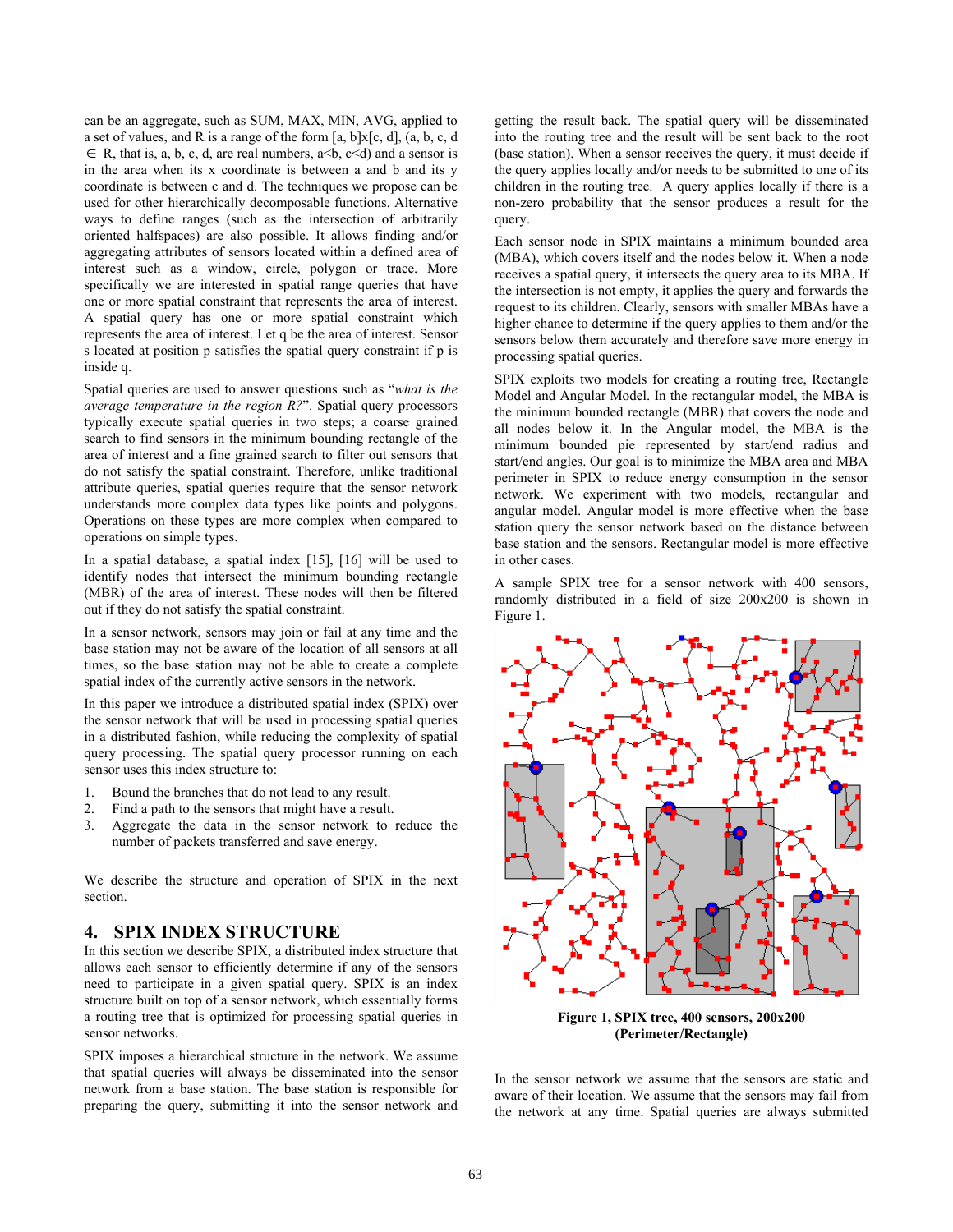from a base station and the query result will be sent back to the base station. We also assume that sensors in the sensor network may be heterogeneous in transmission and processing power, but they use the same energy on processing a specific task or submitting a radio signal. As in Cougar [8], TAG [7] and TinyTB [5], each sensor maintains data as a single table with two columns for the sensor geography (X and Y location). Queries are parsed and disseminated into the sensor network at the base station and a spatial query over a sensor network can return a set of attributes or an aggregation of attributes of sensors in any area of the sensor network.

### **5. BUILDING SPIX**

Building SPIX is a two phase process:

- 1. *Advertisement phase*: Advertisement phase starts from the base station. In the advertisement phase, each sensor waits to receive an advertisement before it advertises itself to the sensors in its radio range. The advertisement includes the location of the base station and the advertiser. The sensors maintain a list of advertisements they have received for the parent selection phase. Advertisement phase continues until all the sensors in the network hear an advertisement. Currently we assumed that the radio range is pre-specified.
- 2. *Parent selection phase*: If a sensor has no children, it chooses its parent. If a sensor has candidate children, it waits until they select their parent and then it starts the parent selection phase. Our experiments showed that this phase can also be started when a timer expires. The closer the sensor is to the base station, the longer it needs to wait to start this phase. The parent selection phase continues until all the sensors in the network select their parent.

In order to avoid disconnections or cycles in the network, the base station submits its location to the sensors in the advertisement phase. Each sensor reviews its candidate parents before starting the parent selection phase and if there is at least one candidate closer from this sensor to the base station, it removes all the candidates that are farther from this sensor to the base station from the candidate parent list. In the maintenance phase, these candidates will be re-considered.

During the waiting period, when a sensor hears a parent selection message from another sensor, it updates its MBA, adds the sensor to its children list and notifies its vicinity that its MBA is updated.

We define the *vicinity* of a sensor s to be the set of sensors that are one hop away from s. Sensors in its vicinity are one hop away from it and thus the notification can be sent by broadcasting a message to its vicinity. When a sensor notices that its children's MBA is updated, it updates its MBA and notifies its vicinity.

### **5.1 Parent Selection Criterion**

The parent selection criterion is important because the structure of the routing tree will determine the way that the query will be propagated in the sensor network and the efficiency of the spatial query execution. A weak parent selection criterion might create long and thin rectangles, which increases the radio range, or increases the overlapped area dramatically and as a result queries more sensors during processing. Based on the experiences with R-Tree and its variants, we choose two criteria for selecting the parent and evaluate them in polar and coordinate systems.

When a sensor wants to select a parent, it chooses a parent whose MBA needs the least area or perimeter enlargement to include the MBA of this sensor. If it finds two or more parent with the same area/perimeter enlargement, it chooses the parent that is geographically closer. Minimizing MBA perimeter enlargement would create more square-like rectangles and prevents creating long and thin rectangles [16].

In section 6.2, we evaluate how the parent selection criteria affect the efficiency of the sensor network.

### **5.2 Eliminating Thin Rectangles**

Each sensor selects its parent based on the increase in parent MBA area or perimeter. This criterion might create long range radio communication links which is not desirable. In order to eliminate thin rectangles we optimize the links as below:

When a sensor selects its parent, it notifies it children. When a child notices that it is closer to its grandparent than its parent, it disconnects from its parent and selects the grandparent as the new parent. This method eliminates large and thin rectangles, which is necessary when sensors are not close, but their X or Y coordinates is the same or is close enough to make thin rectangles. Figure 2 shows the network state before and after the optimization.



**Figure 2. Effect of eliminating thin rectangles** 

## **5.3 Energy Optimization Phase**

In the energy optimization phase, the sensor network tries to reduce MBA areas of its sensors by re-organizing the sensor network leaf sensors. This would reduce the MBA area of the higher level sensors significantly when the sensor joins another branch. Sensors with smaller MBA have a higher chance of determining if the query applies to them and/or the sensors below them accurately and therefore saves more energy in processing spatial queries.

When a spatial query propagates in the sensor network, each sensor intersects its MBA with the queried area. If a sensor finds that the intersection area is zero, it knows that the query does not apply to it and its children and therefore does not propagate it further. It is worth pointing out that sensors with a smaller MBA area have a higher chance to say "no" to a query and save energy.

When a leaf sensor determines that it is located in another sensor MBA area, it runs "parent-switching verification" process. It asks its parent: "What would be your MBA if I leave you?" If the parent's determines that its MBR would be zero without this child, it forwards the question to its parent. The question will not propagate further and the answer will be forwarded to the leaf node. If the leaf node determines that it is not located in the replied MBR, it disconnects from its parent and runs the join process.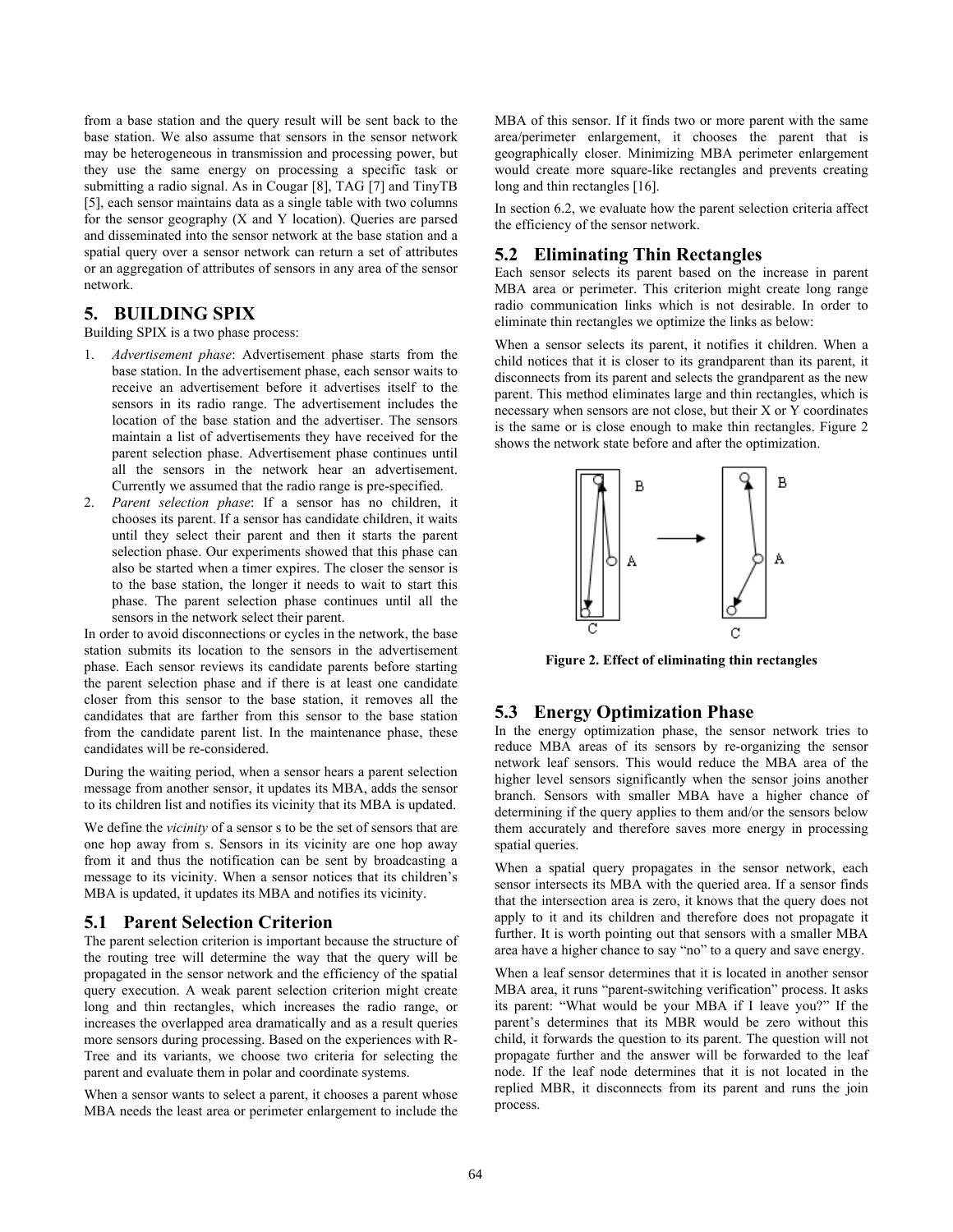In the energy optimization phase, the sensor network moves some sensors from one branch to another to reduce the MBR area of the higher level sensors. This transfer reduces the overlapped area of the sensors and therefore saves energy. Since the MBR size is reduced, fewer numbers of sensors will be involved in query processing and the system responds faster. Figure 3 shows how the energy optimization phase reduces the MBR size of the higher level sensors.



**Figure 3. Effect of Energy Optimization Phase** 

## **6. MAINTAINING AND OPTIMIZING PHASE**

During the maintenance phase and optimization phase, a sensor node might join or leave the network. This may happen in the following conditions:

- 1. One or more sensors are added to the network.
- 2. A sensor fails to respond and thus it must be removed from the SPIX structure.
- 3. A sensor did not join the network during building phases.

## **6.1 Join**

When a sensor determines that it needs to connect to the network, it runs the Join phase. In the Join phase, sensor s broadcasts a message to its vicinity and requests for advertisement. Sensor nodes that hear the request for advertisement and are connected to the tree, send back their location and MBA to the sensor s. When sensor s receives a reply, it adds the sender to the candidate parent list. When it hears from all sensors in its vicinity, it selects the parent as follows:

The criterion we use for choosing a parent among all candidates is to choose the parent that results in the minimum increase in MBA area in order to include that sensor. If most of the candidate parents have small MBA area (or possibly zero area), then the criterion becomes choosing the parent that is geographically closer. Joining the closest parent may cause a large increase in the grandparent MBA size. Since the grandparent has at least one child, we do not need to check more than 2 hops away. Therefore, during the maintenance phase when a sensor determines that most of its candidate parents have zero or very small MBAs, it requests for a two hops parent selection. Each candidate parent replies with the MBA of its parents and the node chooses the parent that satisfies the parent selection criterion the best.

## **6.2 Sensor Node Failures**

In order to determine sensor failures, we use the "soft-state" stabilization [13], [14] technique. We assign a lease (timeout period) on the children. When the lease expires, the sensor verifies the correctness of the parent-child relationships and recalculates its MBR, if necessary. Conversely, every time a sensor hears from its parent, it sets a random timer (greater than the lease period). When this timer expires, the child initiates the parent-children verification process.

Each sensor stores a list of its children and their MBR. Sensors may fail at any time; when a child does not respond to a query or the lease expires, the sensor determines that its child has failed and it re-computes its MBR using the stored values. When the MBR size changes, the sensor notifies its vicinity. MBR updates may reach all the way to the base station.

Recalculating the new parent has overhead on the sensor network. The sensor must select its parent, which requires sending several messages to the sensors in its radio range and after selecting the parent, MBR of the branch connecting the sensor to the base station needs to be updated. To reduce the number of messages, MBR updates will be propagated when a random timer expires.

When a sensor fails, its children become orphan. Orphan nodes run a "Join" process to join the network again. Because of the limited radio range, it is possible that a sensor cannot find a parent and the network becomes disconnected.

## **7. IMPLEMENTATION AND EVALUATION**

## **7.1 Implementation**

We have implemented SPIX modules and the simulation program in C++. We used our implementation to experimentally evaluate our technique.

## **7.2 Evaluation**

The goal is to show that SPIX provides an efficient distributed way to execute spatial queries in the sensor network. Conceptually, SPIX is a distributed spatial index over the sensor network that can be used to locate sensor nodes that have relevant data to the spatial query. When a query arrives at a sensor s, s checks if any of its children MBA intersect with the queried area. If so, it prepares to receive results and forwards the query. If no child's MBA intersects the queried area; the query will not be forwarded. Also, if the query applies locally, it executes the query. If the query does not apply to a sensor s and its children, it will be dropped.

We differentiate between two sets of sensor that participate in the query; executers and forwarders. Executers are sensors that the query applies to them and forwarders are sensors that forward the query to executers. An executer sensor may also be a forwarder and forward the query to another sensor. The number of executers in a spatial query is a function of the query area and the distribution of the sensors and is independent of the way that we process spatial queries. The number of forwarder sensors depends on the way that we route the queries toward the executers. For each sensor network, we build four SPIX index structures using different parent selection criteria, and one routing tree, in which each sensor selects the geographically closest sensor as the parent, to study the effect of parent selection in processing spatial queries.

## *7.2.1 Evaluation Parameters*

We used the following parameters to evaluate SPIX:

1- *Number of sensors involved in a query*. *Number of forwarders*. The forwarders are responsible for sending queries to the executers, collecting the results,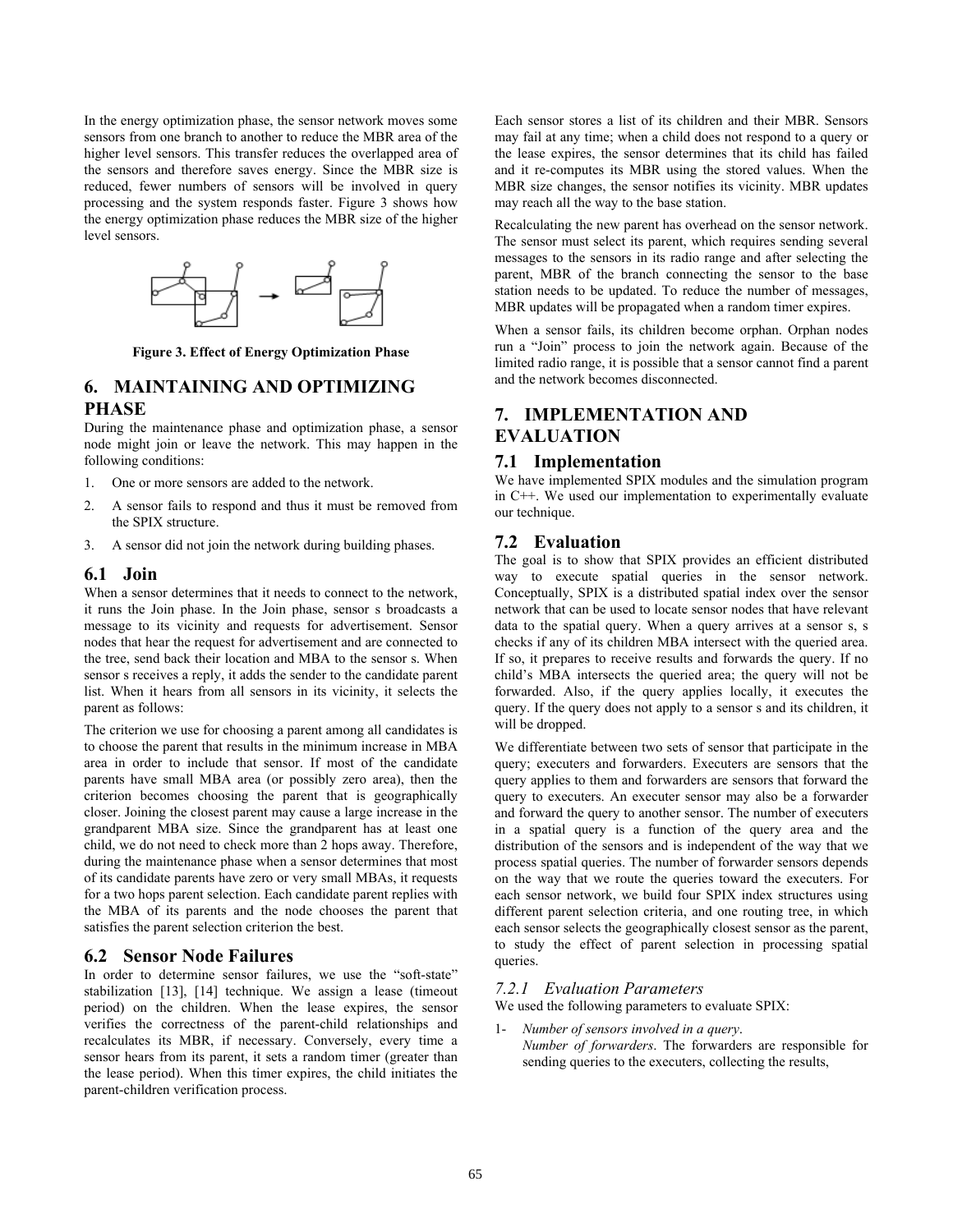

**Figure 4. MBR Area, Grid Distribution 400 Sensors** 



**Figure 5. MBR Area, Random Distribution 400 Sensors** 

possibly aggregate them and send the results back to the base station. Assuming that the energy required for communication is  $O(d^2)$ , where d is the Euclidean distance between two sensors. When the forwarders are located in a straight line to the base station, it might be more energy efficient to forward the result through several forwarders rather than directly send it to the base station. However, sending data through forwarders increases the response time of the system and therefore there is a trade off between saving energy and the system response time. The number of forwarders is a factor in evaluating SPIX.

2- *MBR Area size*. When SPIX determines that a query does not apply to a sensor and the sensors below it, it does not forward the query to that sensor to save energy. The smaller the MBR of a sensor, the higher chance that the MBR will not intersect the query area. When the query does not intersect with the MBR of a sensor, SPIX determines that this sensor and sensors below it are not involved in processing the query and therefore, the query will not be forwarded to them. Thus, MBR size is an important factor in evaluating SPIX.

### *7.2.2 Results*

We studied the effect of the following parent selection criteria in sparse and dense sensor networks:

- 1- MBR is in Cartesian coordinate system and the criterion is to minimize the increase in the parent area (Area/Rec).
- 2- MBR is in Cartesian coordinate system and the criterion is to minimize the increase in the parent perimeter (Perimeter/Rec).



**Figure 6, MBR Area, Grid Distribution 1600 Sensors** 



**Figure 7. MBR Area, Random Distribution 1600 Sensors**

- 3- MBA is in Polar coordinate system and the criterion is to minimize the increase in the parent area (Area/Ang).
- 4- MBA is in Polar coordinate system and the criterion is to minimize the increase in the parent perimeter (Perimeter/Ang).
- 5- MBR is in Cartesian coordinate system and the criterion is to select the closest sensor which is one hop closer to the base station as the parent.

In the simulations, we evaluated the effect of density and sensor distribution and measured what are the effects when the density changes. We evaluated both random and uniform distribution of sensors over an area of size 200x200. In the first set of simulations, we studied a sparse network where 400 sensors were distributed in the field and in the second simulation we evaluated a dense network in which 1600 sensor were distributed over a field of the same size.

#### *7.2.2.1 MBR Area Distribution*

Figures 4 - 7 show the distribution of MBR area size in the simulated sensor networks. The X axis is the ratio of the MBR area of the field size and the Y axis is the number of sensors. These charts show that most sensors have MBR size less than  $1\%$ of the field size. Therefore, SPIX can efficiently determine the sensors that have relevant data, thus the dissemination of spatial queries will be bounded to those with relevant data. The simulation results show that the parent selection criteria do not change the MBR area distribution in a sensor network dramatically.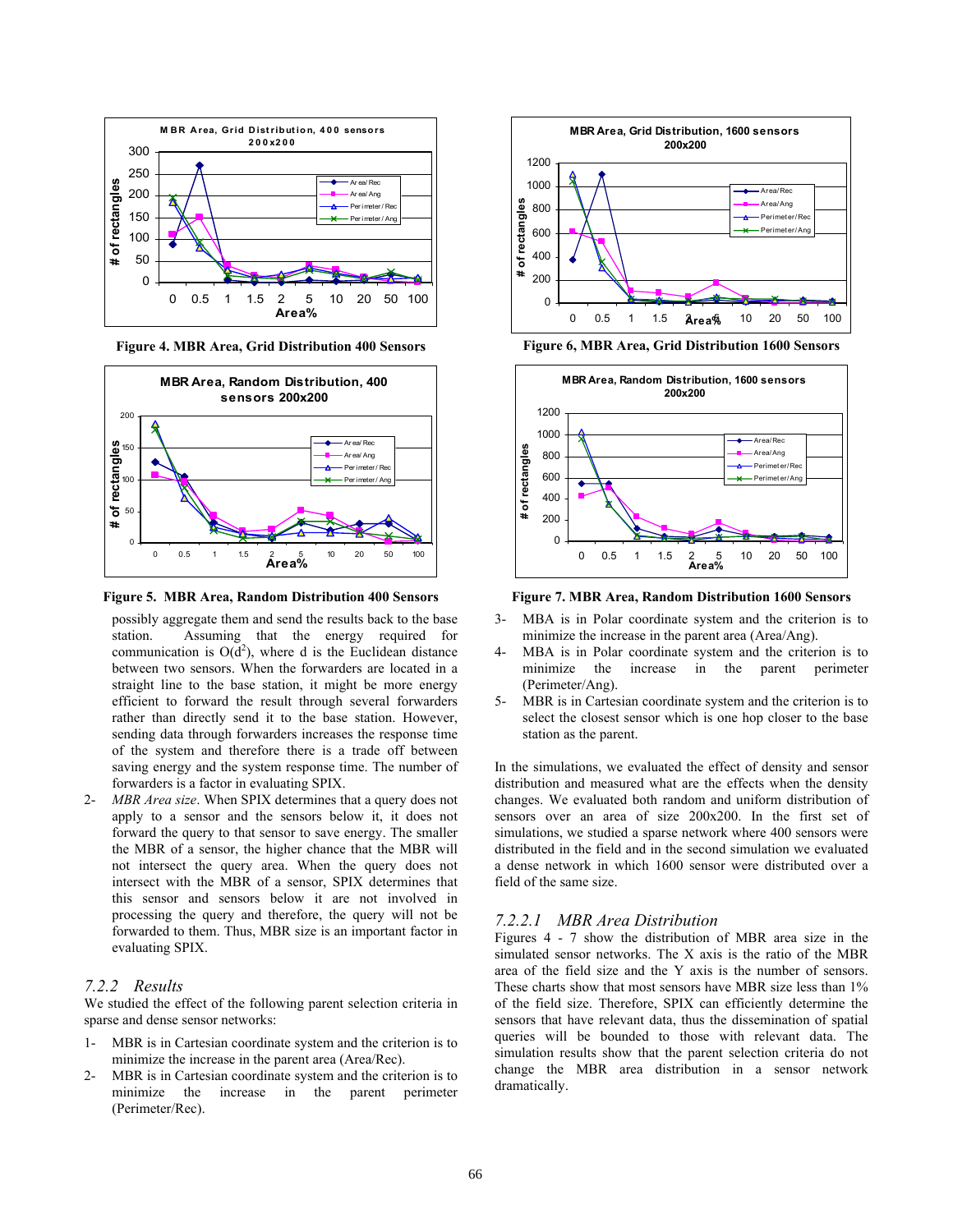

**Figure 8. Legend for figures 9 to 16** 



**Figure 9. Sensors involved in a query - 400 sensors, 200x200 Grid Distribution** 



**Figure 10. Sensors involved in a query - 400 sensors, 200x200 Random Distribution** 

### *7.2.2.2 Average Number of Sensors That Participate In Spatial Queries*

Figures 9 - 12 show the number of sensor nodes which participate in spatial queries over variable size for the query areas. The X axis shows the ratio of the query area size to the study area size and Y axis shows the number of participant nodes. Each point in the graph was obtained by averaging 100 randomly constructed spatial queries. In these figures, the "Executers" graph represents the number of executers and forwarders for different parent selection criteria. The number of forwarders as a function of the ratio of query area to the field size is shown in figures 13-16. In both the Rectangle and Angular models, when the query size is about 2 to 50% of the field size, the average number of forwarders does not change significantly with the query size. Our experiments show that this behavior is consistent in sparse and dense sensor networks over random and grid distributions. Since the query areas were rectangle, it was expected that the Rectangle model uses fewer number of forwarders. The Angular model is



**Figure 11. Sensors involved in a query - 1600 sensors, 200x200 Grid Distribution** 



**Figure 12. Sensors involved in a query - 1600 sensors, 200x200 Random Distribution**

expected to use less number of forwarders, when the queried areas are in (r, θ) format. Below we discuss our results in more detail.

Figure 9 shows the number of sensors involved in processing a spatial query in a sensor network with 400 sensors, uniformly distributed in an area of size 200x200. Since sensors are uniformly distributed and the maximum radio range in the sensor is comparable to the distance between the sensors, closest parent selection, both the Perimeter/Rectangle and Area/Rectangle parent selection criteria have almost the same performance for every query size.

Figure 10 shows the number of sensors involved in processing a spatial query in a sensor network with 400 sensors, randomly distributed in an area of size 200x200. The perimeter/Rectangle parent selection criterion performs better than other criteria.

Figure 11 shows the number of sensors involved in processing a spatial query in a dense sensor network with 1600 sensors, uniformly distributed in an area of size 200x200. The perimeter/Rectangle parent selection criterion performs better than other criteria. Closest Parent Selection and Area/Rectangle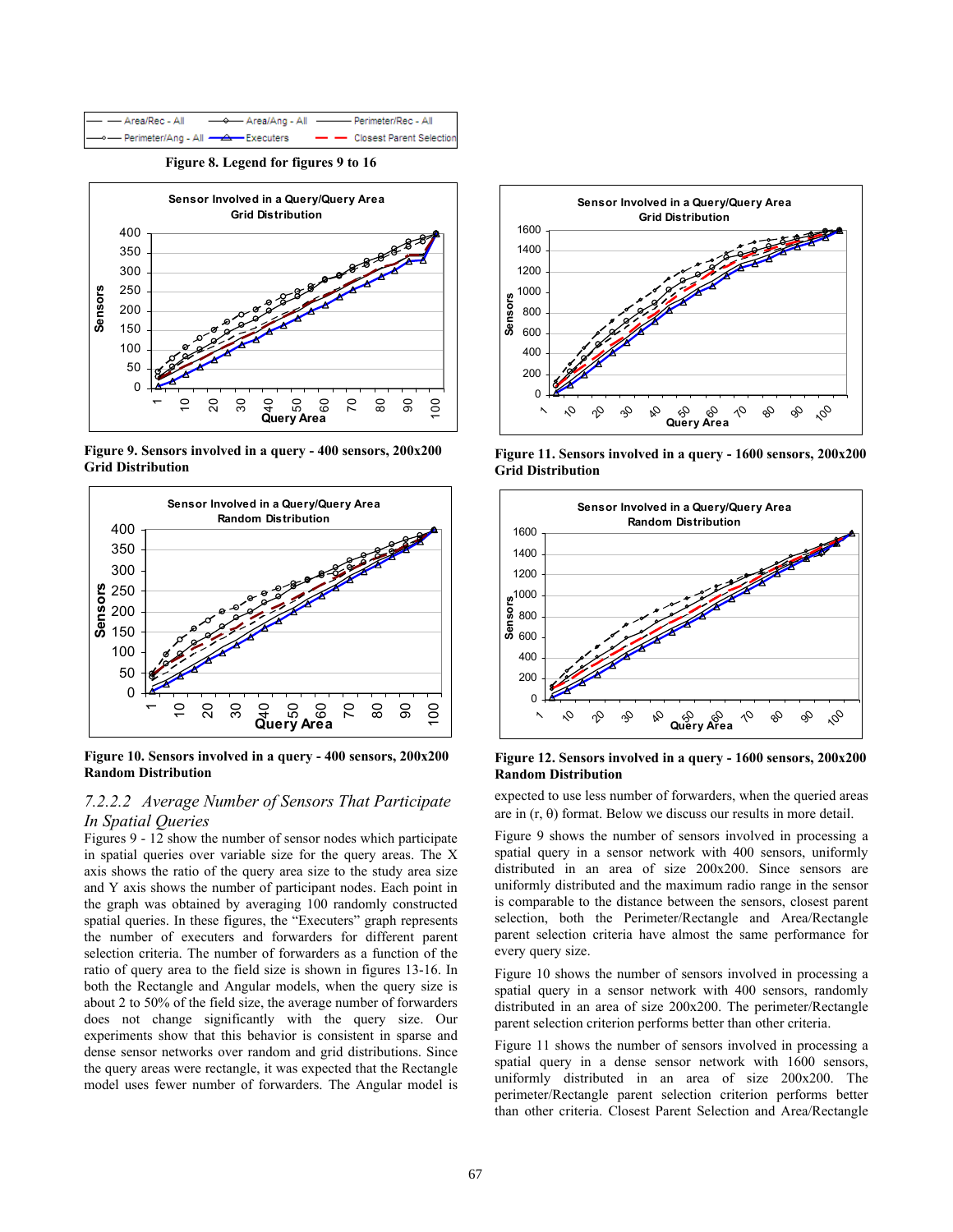

**Figure 13. Number of sensors that forward a query - 400 sensors, 200x200 Grid Distribution** 



**Figure 14. Number of sensor that forward a query - 400 sensors, 200x200 Random Distribution** 

criteria have the same performance in a dense uniform distribution.

Figure 12 shows the number of sensors involved in processing a spatial query in a dense sensor network with 1600 sensors, randomly distributed in an area of size 200x200. The Perimeter -Rectangle parent selection criterion performs better than other criteria. Closest Parent Selection and Area/Rectangle criteria almost have the same performance.

## *7.2.2.3 Number of Sensors That Forward the Spatial Query*

Figure 13 shows the number of sensors that forward the query in processing a spatial query in a sensor network with 400 sensors, uniformly distributed in an area of size 200x200. Since sensors are uniformly distributed and the maximum radio range in the sensor is comparable to the distance between the sensors, the closest parent selection and the Perimeter/Rectangle parent selection criteria have almost the same performance for every query size.

Figure 14 shows the number of forwarders involved in processing a spatial query in a sensor network with 400 sensors, randomly distributed in an area of size 200x200. The perimeter/Rectangle parent selection criterion performs better than other criteria.



**Figure 15. Number of sensors that forward in a query - 1600 sensors, 200x200 Grid Distribution** 



**Figure 16. Number of sensors that forward a query - 1600 sensors, 200x200 Random Distribution**

Figure 15 shows the number of forwarders involved in processing a spatial query in a dense sensor network with 1600 sensors, uniformly distributed in an area of size 200x200. The perimeter/Rectangle parent selection criterion performs better than other criteria.

Figure 16 shows the number of sensors involved in processing a spatial query in a dense sensor network with 1600 sensors, randomly distributed in an area of size 200x200. The Perimeter-Rectangle parent selection criterion performs better than other criteria. Closest Parent Selection and Area/Rectangle criteria almost have the same performance.

### *7.2.2.4 Number of Messages*

Figure 18 shows the total number of messages in processing spatial queries in a sparse sensor network with 400 sensors, randomly distributed in an area of size 200x200. The perimeter parent selection criterion has the least number of messages to process the spatial query. We did some experiments with a grid sensor node distribution and we got the same result. Figure 19 shows the total number of messages in processing spatial queries in a dense sensor network with 1600 sensors, randomly distributed in an area of size 200x200. The perimeter parent selection criterion has the least number of messages to process the spatial query.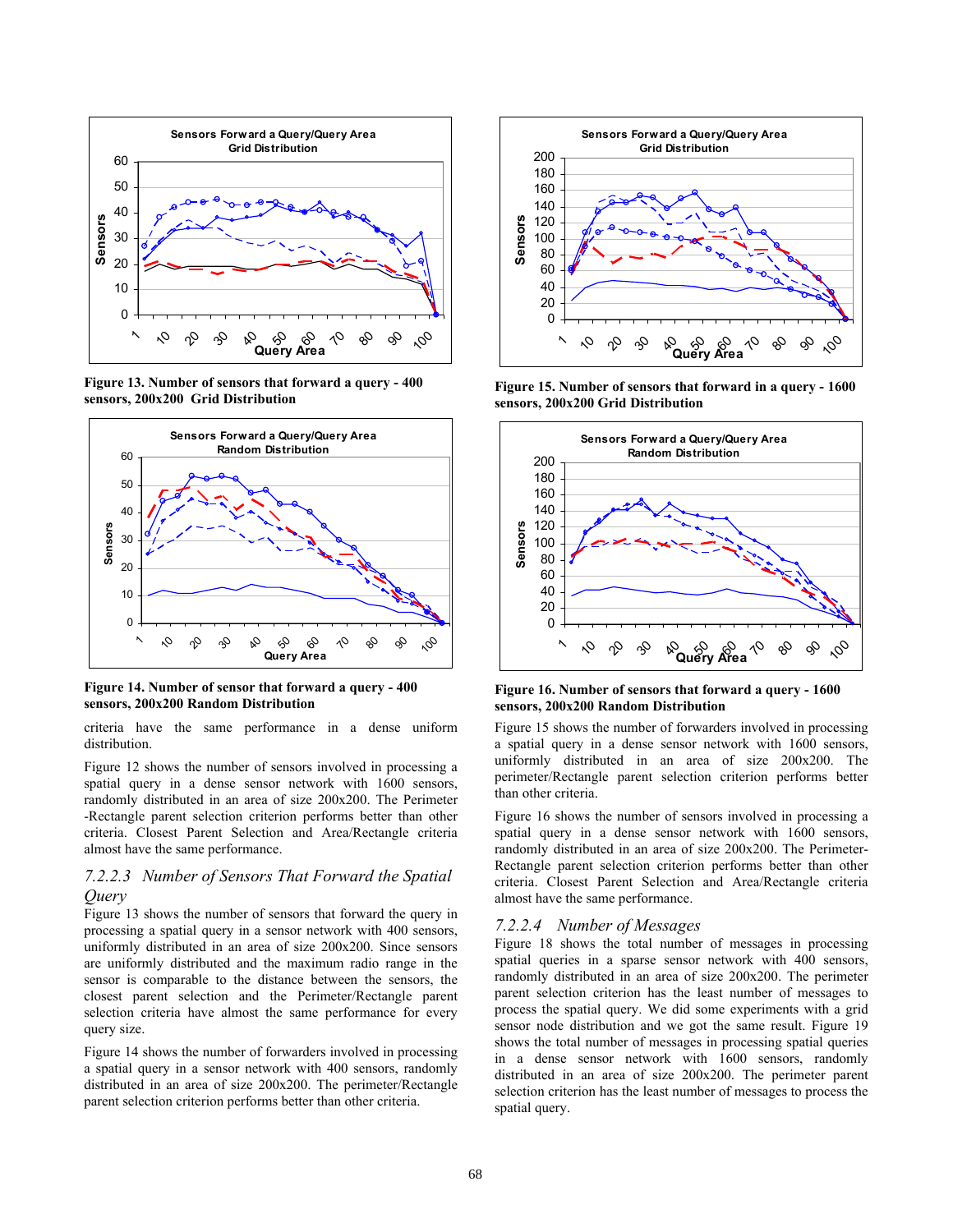

**Figure 18. Number of Messages versus Query Size (%)** 

1 2 3 4 5 6 7 8 9 10 11 12 13 14 15 16 17 18 19 20 **Query Area (%)**



**Figure 19. Number of Messages versus Query Size (%)** 

### *7.2.2.5 Energy Consumption*

0 20

To evaluate the power consumption in this model, we used a simplified version of PowerTOSSIM (Shnayder et. al. [22]) for energy consumption in sensor nodes. We used representative values for the Mica2 sensor nodes (developed by Berkeley), including CPU usage 5 mA, Radio Listen 12 mA and Radio Transmit usage 20-25 mA (depends on the transmission range) per request [22]. The power consumption in the above simulations is shown in figures 20-21. Each point in these graphs was obtained by averaging 100 randomly constructed spatial queries.

Figure 20 shows the power consumption in processing spatial queries in a sparse sensor network with 400 sensors, randomly distributed in an area of size 200x200. The perimeter parent selection criterion uses the least power to process the spatial query. Our experiments with a grid sensor network structure showed similar results.

Figure 21 shows power consumption in processing spatial queries in a dense sensor network with 1600 sensors, randomly distributed in an area of size 200x200. The perimeter parent selection criterion has the least power consumption to process the spatial query.

### **7.3 Summary of Experimental Results**

Our experiments show that SPIX produces a tree where the majority of the rectangles have small geographical size.



**Figure 20. Energy consumption versus Query Size (%)** 



**Figure 21. Energy consumption versus Query Size (%)**

Consequently, SPIX is very efficient in evaluating spatial queries. The simulation results show that in sparse and dense sensor networks, the criterion "Choose the parent that increases its perimeter the least" will involve fewer number of sensors in spatial query processing when the spatial query area is a rectangle. Therefore, it would be more energy efficient to use this criterion in sensor networks. The experimental results show that the power consumption and the number of messages in SPIX is lower than the other models evaluated.

### **8. CONCLUSION AND FUTURE WORK**

In this paper we presented SPIX, a distributed index for spatial query execution in sensor networks. SPIX provides an efficient way to access sensor data in a distributed manner while preserving energy and reducing the communication cost. SPIX includes a maintenance and optimization phase, which enables the network to reconstruct itself when a sensor fails or allows the sensors to choose a different parent to minimize their MBAs. This mechanism will refine the structure of the index to respond to the failure and save energy in spatial query processing.

We have evaluated the behavior of SPIX in sparse and dense networks and show that this spatial index provides an effective method to run spatial queries. In particular, we studied the effect of selecting parent using simulations and showed that in a sensor network, choosing the parent with the least enlargement perimeter in the Cartesian coordinate will involve fewer sensors in processing a spatial query in a sensor network. The simulation